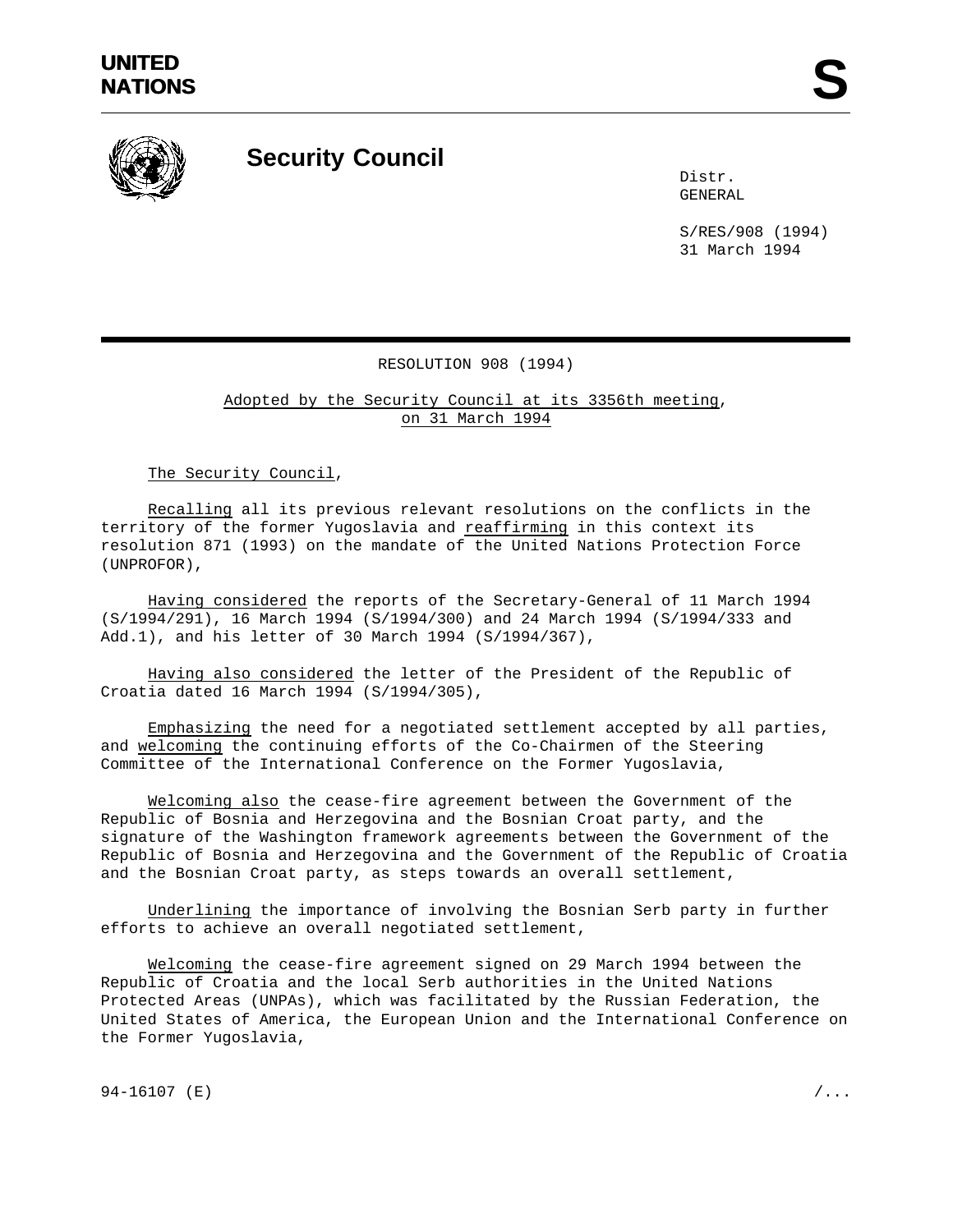Welcoming also the discussions between the Republic of Croatia and the Federal Republic of Yugoslavia (Serbia and Montenegro), pursuant to the joint statement of 19 January 1994,

Welcoming further the recent significant progress achieved in and around Sarajevo and stressing that a strong and visible presence of UNPROFOR in this area, as well as in other areas of the Republic of Bosnia and Herzegovina and the Republic of Croatia, within the framework of its mandate, is essential to consolidate such progress,

Recalling the statement by the President of the Security Council of 14 March 1994 (S/PRST/1994/11) and the joint letter of Bosnia and Herzegovina and Croatia dated 17 March 1994 (S/1994/308) and, in this context, taking note of the recent developments in Maglaj,

Determined to put an end to the suffering of the civilian population in and around Maglaj,

Welcoming the ongoing efforts aimed at the reopening of Tuzla airport for humanitarian purposes,

Welcoming also the work undertaken by the joint civil mission to Sarajevo of the Governments of the United Kingdom of Great Britain and Northern Ireland and the United States of America,

Welcoming further the dispatch of the European Union fact-finding mission to Mostar with a view to helping improve living conditions in that city and contributing to the implementation of the agreements between the parties on it,

Reiterating its determination to ensure the security of UNPROFOR and its freedom of movement for all its missions, and to these ends, as regards UNPROFOR in the Republic of Croatia and in the Republic of Bosnia and Herzegovina, acting under Chapter VII of the Charter of the United Nations,

A

1. Welcomes the reports of the Secretary-General of 11 March 1994 (S/1994/291), 16 March 1994 (S/1994/300) and 24 March 1994 (S/1994/333), and his letter of 30 March 1994 (S/1994/367);

2. Reaffirms its commitment to ensure respect for the sovereignty and territorial integrity of the Republic of Croatia, the Republic of Bosnia and Herzegovina and the former Yugoslav Republic of Macedonia, where UNPROFOR is deployed;

3. Decides to extend UNPROFOR's mandate for an additional period terminating on 30 September 1994;

4. Recognizes the need, following recent progress, for increased resources for UNPROFOR described in the Secretary-General's reports of 11 March 1994 (S/1994/291) and 16 March 1994 (S/1994/300) and his letter of 30 March 1994 (S/1994/367); decides, as an initial step, to authorize an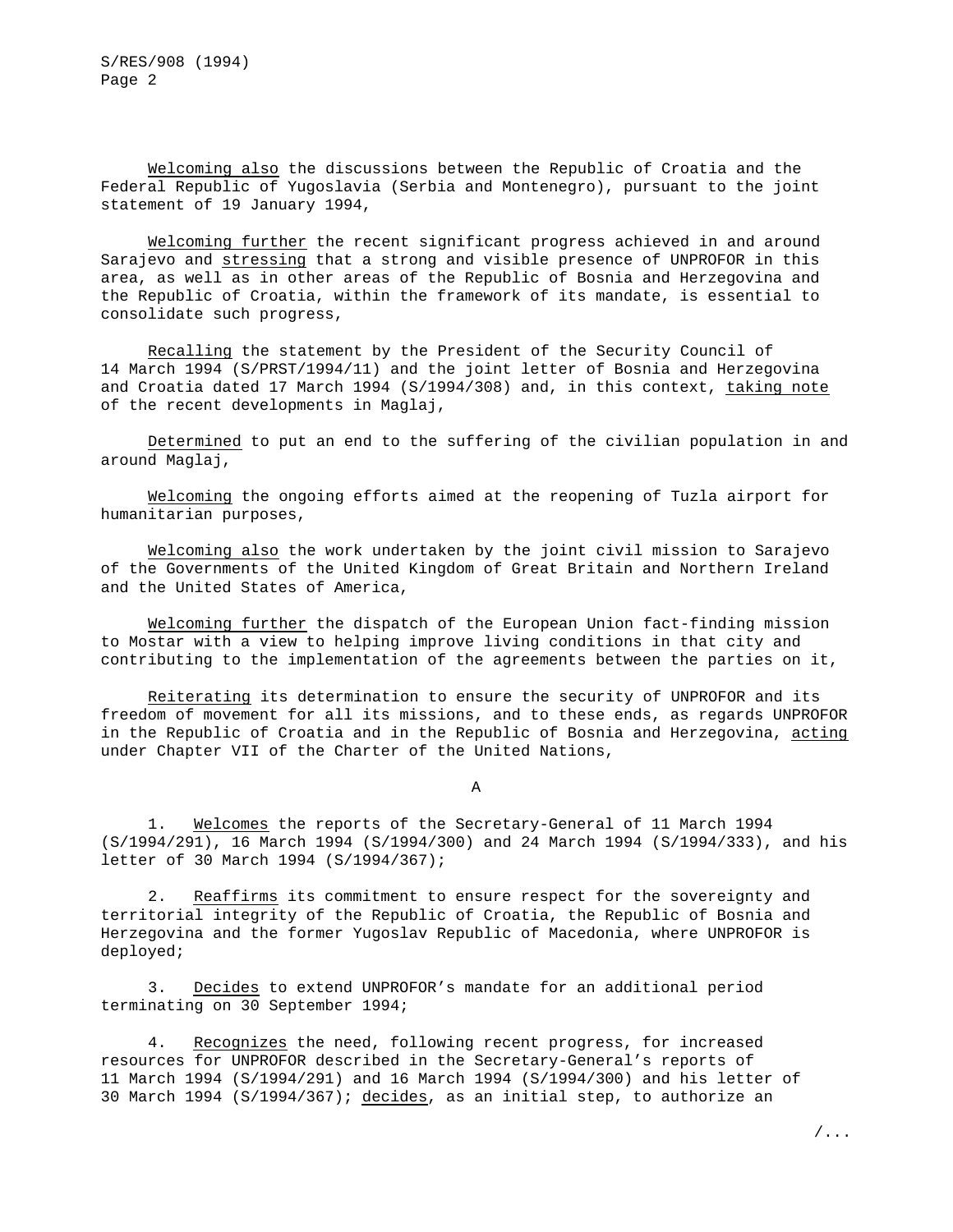increase of UNPROFOR personnel by up to 3,500 additional troops; further decides to take action by 30 April 1994 at the latest on the further troop requirements recommended by the Secretary-General in the above-mentioned documents, with a view to providing UNPROFOR with the means necessary for implementation of its mandate;

5. Approves UNPROFOR's plans described in the Secretary-General's report of 24 March 1994 (S/1994/333), for the reopening of Tuzla airport for humanitarian purposes and authorizes additional resources requested in paragraph 14 of this report for these purposes;

6. Calls upon Member States to assist the Secretary-General to implement paragraphs 4 and 5 above by contributing personnel, equipment and training;

7. Urges that necessary arrangements be concluded, including, where appropriate, agreements on the status of forces and other personnel with the Republic of Croatia, the former Yugoslav Republic of Macedonia and the Federal Republic of Yugoslavia (Serbia and Montenegro);

8. Decides that Member States, acting nationally or through regional organizations or arrangements, may take, under the authority of the Security Council and subject to close coordination with the Secretary-General and UNPROFOR, all necessary measures to extend close air support to the territory of the Republic of Croatia, in defence of UNPROFOR personnel in the performance of UNPROFOR's mandate, as recommended by the Secretary-General in paragraph 12 of his report of 16 March 1994 (S/1994/300);

9. Urges the Republic of Croatia and the local Serb authorities in the UNPAs to comply with the cease-fire agreement signed on 29 March 1994 (S/1994/367, annex); and welcomes the efforts undertaken by UNPROFOR towards implementing this agreement;

10. Urges also all the parties and others concerned to cooperate with UNPROFOR in reaching and implementing an agreement on confidence-building measures in all regions of the Republic of Croatia including the UNPAs; further urges the Republic of Croatia and the local Serb authorities in the UNPAs, inter alia, to revive the Joint Commission process with regard to communication links and economic issues; and recognizes, in this context, the importance of the immediate reopening of the Adriatic oil pipeline for the economies of the Republic of Croatia and of the other countries in the region;

11. Endorses the proposals in Part II of the report of the Secretary-General of 11 March 1994 (S/1994/291) on "arrangements relating to the cease-fire and ensuring the freedom of movement in and around Sarajevo", including the additional tasks set out in paragraph 14 thereof, emphasizes the need for UNPROFOR to deploy its resources in a flexible manner, in particular in and around the safe areas, and authorizes UNPROFOR to carry out these tasks in relation to the cease-fire entered into by the Government of the Republic of Bosnia and Herzegovina and the Bosnian Croat party, and, following a report by the Secretary-General and within existing resources, in relation to any further cease-fire agreed between the parties in Bosnia and Herzegovina in pursuit of the peace process;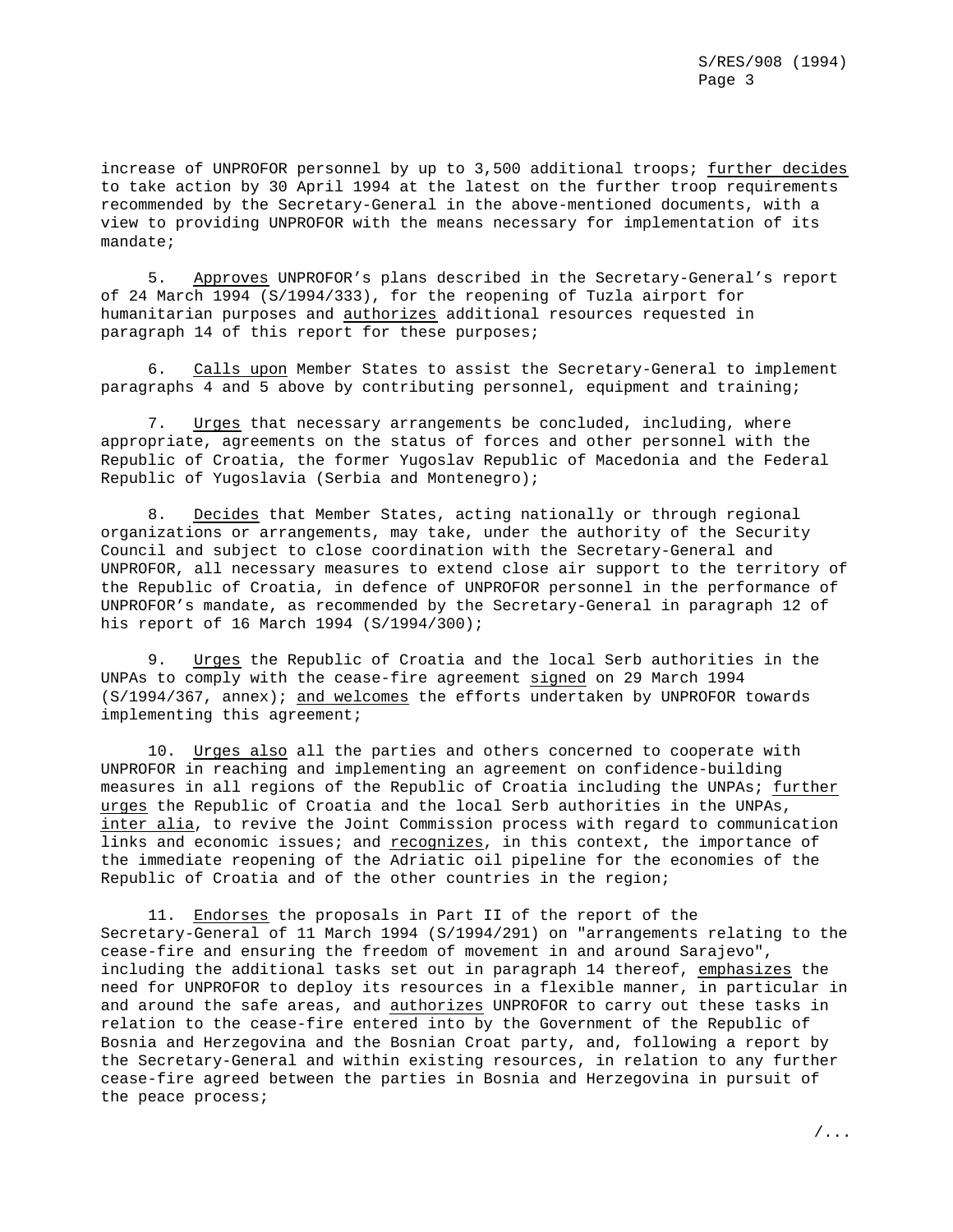12. Encourages the Special Representative of the Secretary-General for the Former Yugoslavia, in cooperation with the authorities of the former Yugoslav Republic of Macedonia, to use his good offices as appropriate to contribute to the maintenance of peace and stability in that Republic;

13. Urges the parties to seize the opportunity provided by UNPROFOR's continuation to bring the peace process to successful conclusion;

14. Requests the Secretary-General to keep it regularly informed on progress towards implementation of the United Nations peace-keeping plan for the Republic of Croatia and all relevant Security Council resolutions, taking into account the position of the Government of the Republic of Croatia as well as on the outcome of the negotiations within the International Conference on the Former Yugoslavia, and decides to reconsider UNPROFOR's mandate at any time according to the developments on the ground and in the negotiations;

B

15. Welcomes the appointment by the Secretary-General of a senior civilian official for the restoration of essential public services in and around Sarajevo in accordance with the provisions of resolution 900 (1994) (S/1994/368);

16. Commends in this context the setting up of the Interim Coordination Board (ICBO) to assess the situation in Sarajevo in order to facilitate the task of this senior official;

17. Welcomes the establishment by the Secretary-General on 21 March 1994 of a voluntary trust fund for the restoration of essential public services in and around Sarajevo, in accordance with the provisions of resolution 900 (1994), and strongly appeals to the international community to make voluntary financial contributions to this trust fund;

18. Notes with appreciation the steps being taken by the Secretary-General, UNPROFOR and other United Nations agencies and humanitarian organizations to restore normal life to all areas of the Republic of Bosnia and Herzegovina, encourages them to continue their efforts; and, in this context, requests the Secretary-General to consider ways and means of further enhancing the work of the civilian component of UNPROFOR;

19. Calls on the parties to honour their commitments to ensure UNHCR and UNPROFOR unimpeded access throughout the Republic of Bosnia and Herzegovina in performance of their mandate, and in particular calls upon the Bosnian Croat party to release infrastructure equipment and material urgently needed for humanitarian relief;

C

20. Welcomes the presence of UNPROFOR personnel and arrival of humanitarian convoys in Maglaj, but expresses however once again its deep concern at the situation there;